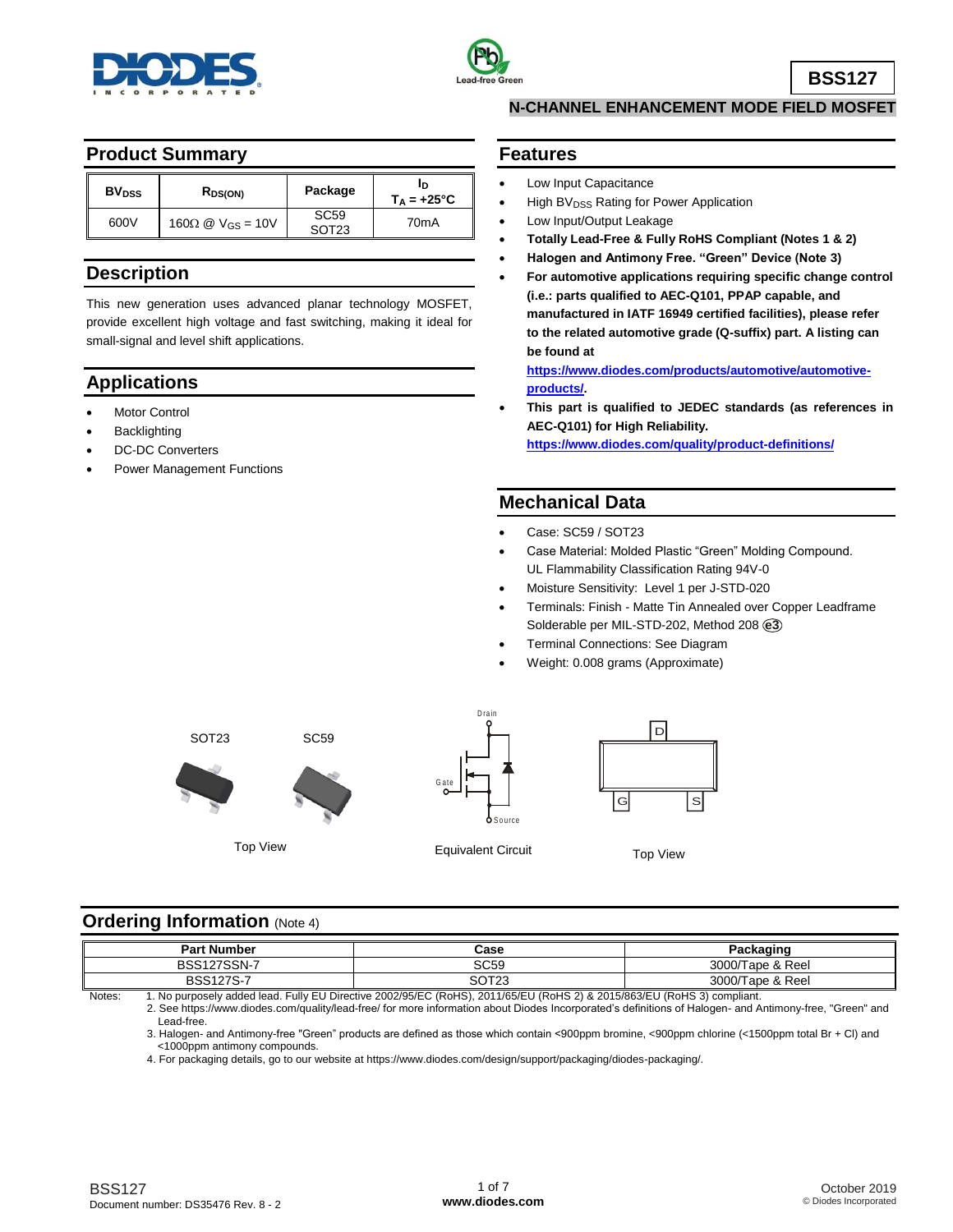

**Marking Information**

**BSS127**

### SOT23 SC59



K29 = Product Type Marking Code YM = Date Code Marking  $Y = Year (ex: D = 2016)$ M = Month (ex: 9 = September)



K28 = Product Type Marking Code YM = Date Code Marking  $Y = Year (ex: D = 2016)$  $M =$  Month (ex:  $9 =$  September)

### Date Code Key

| Year  | 2013 |     | 2014 |     | 2015 |     | 2016 | 2017 |     | 2018 |     | 2019       |
|-------|------|-----|------|-----|------|-----|------|------|-----|------|-----|------------|
| Code  |      |     | −    |     |      |     |      |      |     |      |     |            |
| Month | Jan  | ™eb | Mar  | Apr | May  | Jun | Jul  | Aug  | Sep | Oct  | Nov | <b>Dec</b> |
| Code  |      |     |      |     |      |     |      |      |     |      |     |            |

# **Maximum Ratings** (@TA = +25°C, unless otherwise specified.)

| <b>Characteristic</b>                                   | Symbol                  | Value                                        | Unit                   |          |    |
|---------------------------------------------------------|-------------------------|----------------------------------------------|------------------------|----------|----|
| Drain-Source Voltage                                    | <b>V</b> <sub>pss</sub> | 600                                          |                        |          |    |
| Gate-Source Voltage                                     |                         |                                              | <b>V<sub>GSS</sub></b> | ±20      |    |
| Continuous Drain Current (Note 5) $V_{GS} = 10V$        | Steady<br>State         | $T_A = +25$ °C<br>$T_A = +70^{\circ}C$       | Ιŋ                     | 50<br>40 | mA |
| Continuous Drain Current (Note 6) $V_{GS} = 10V$        | Steady<br>State         | $T_A = +25^{\circ}C$<br>$T_A = +70^{\circ}C$ | Ιŋ                     | 70<br>55 | mA |
| Continuous Drain Current (Note 5) $V_{GS} = 5V$         | Steady<br>State         | $T_A = +25^{\circ}C$<br>$T_A = +70^{\circ}C$ | Ιŋ                     | 45<br>35 | mA |
| Continuous Drain Current (Note 6) $V_{GS} = 5V$         | Steady<br>State         | $T_A = +25^{\circ}C$<br>$T_A = +70^{\circ}C$ | ID                     | 65<br>50 | mA |
| Pulsed Drain Current @ $T_{SP} = +25^{\circ}C$ (Note 7) | <b>IDM</b>              | 0.16                                         | A                      |          |    |

# **Thermal Characteristics**

| <b>Characteristic</b>                                                         | Symbol     | Value           | Unit   |
|-------------------------------------------------------------------------------|------------|-----------------|--------|
| <b>Power Dissipation, <math>\mathcal{Q}T_A = +25^{\circ}C</math> (Note 5)</b> |            | 0.61            | W      |
| Thermal Resistance, Junction to Ambient @ $T_A = +25^{\circ}C$ (Note 5)       | $R_{0,IA}$ | 204             | °C/W   |
| Power Dissipation, $\mathcal{Q}T_A = +25^{\circ}C$ (Note 6)                   |            | 1.25            | W      |
| Thermal Resistance, Junction to Ambient @ $T_A = +25^{\circ}C$ (Note 6)       | Reja       | 100             | °C/W   |
| Operating and Storage Temperature Range                                       | J, ISTG    | $-55$ to $+150$ | $\sim$ |

Notes: 5. Device mounted on FR-4 PCB with minimum recommended pad layout, single sided.

6. Device mounted on 1" x 1" FR-4 PCB with high coverage 2 oz. Copper, single sided.

7. Repetitive rating, pulse width limited by junction temperature, 10µs pulse, duty cycle = 1%.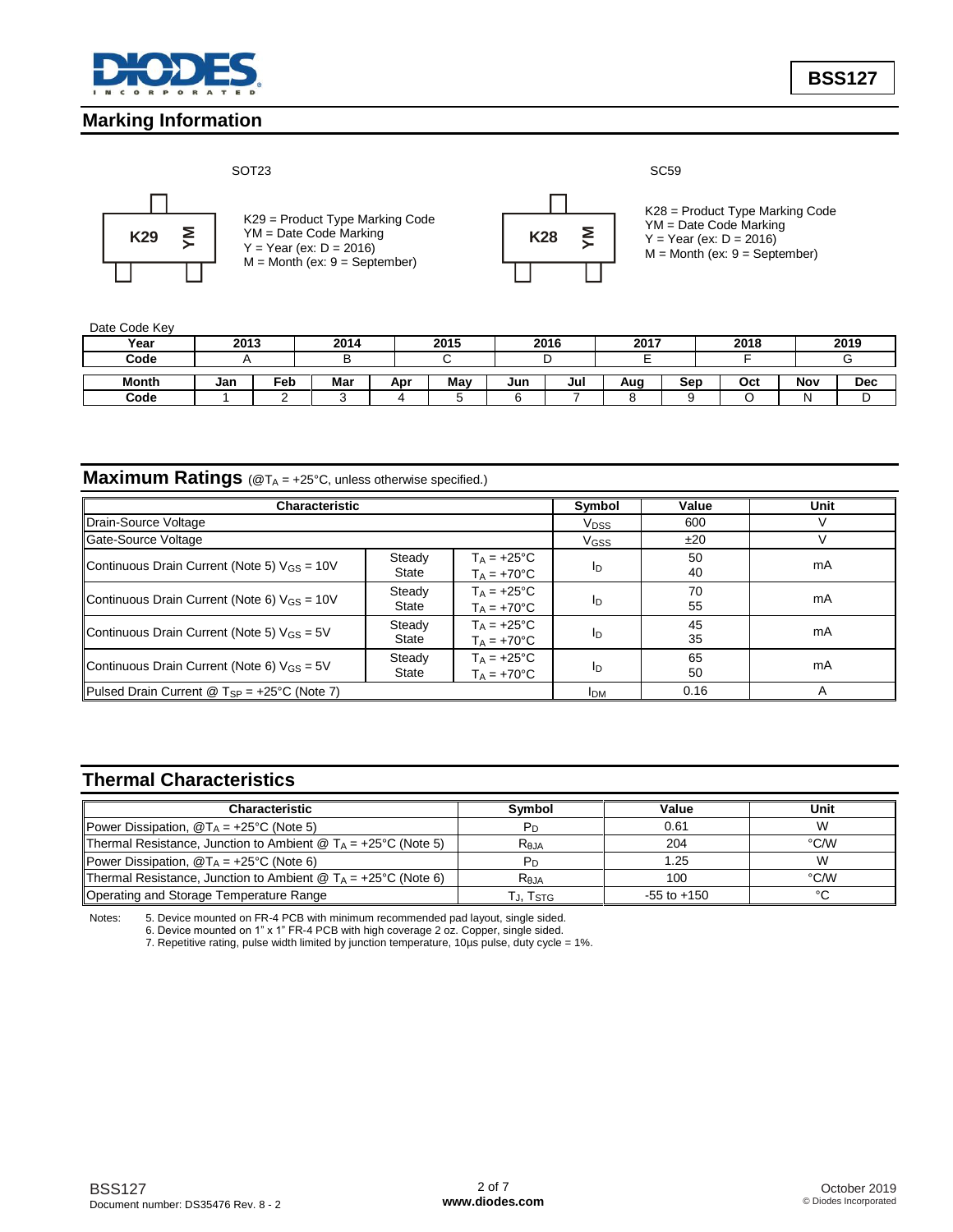

# **Electrical Characteristics** (@T<sub>A</sub> = +25°C, unless otherwise specified.)

| Characteristic                                         | Symbol                             | Min                      | Typ  | Max  | Unit                       | <b>Test Condition</b>                               |
|--------------------------------------------------------|------------------------------------|--------------------------|------|------|----------------------------|-----------------------------------------------------|
| <b>OFF CHARACTERISTICS (Note 8)</b>                    |                                    |                          |      |      |                            |                                                     |
| Drain-Source Breakdown Voltage                         | <b>BV<sub>DSS</sub></b>            | 600                      |      |      | V                          | $V_{GS} = 0V$ , $I_D = 250 \mu A$                   |
| Zero Gate Voltage Drain Current T <sub>J</sub> = +25°C | <b>I</b> <sub>DSS</sub>            |                          |      | 0.1  | μA                         | $V_{DS} = 600V$ , $V_{GS} = 0V$                     |
| Gate-Body Leakage                                      | lgss                               |                          |      | ±100 | nA                         | $V_{GS} = \pm 20V$ , $V_{DS} = 0V$                  |
| <b>ON CHARACTERISTICS (Note 8)</b>                     |                                    |                          |      |      |                            |                                                     |
| Gate Threshold Voltage                                 | $V$ <sub>GS<math>(TH)</math></sub> | 3                        |      | 4.5  | V                          | $V_{DS}$ = $V_{GS}$ , $I_D$ = 250µA                 |
| Static Drain-Source On-Resistance                      |                                    |                          | 80   | 160  | Ω                          | $V_{GS} = 10V$ , $I_D = 16mA$                       |
|                                                        | $R_{DS(ON)}$                       |                          | 95   | 190  |                            | $V_{GS} = 5.0 V, I_D = 16 mA$                       |
| Forward Transfer Admittance                            | $ Y_{fs} $                         |                          | 76   |      | mS                         | $V_{DS} = 10V$ , $I_D = 16mA$                       |
| Diode Forward Voltage                                  | <b>V<sub>SD</sub></b>              |                          |      | 1.5  | $\vee$                     | $V_{GS} = 0V$ , $I_S = 16mA$                        |
| <b>DYNAMIC CHARACTERISTICS (Note 9)</b>                |                                    |                          |      |      |                            |                                                     |
| Input Capacitance                                      | $C_{iss}$                          |                          | 21.8 |      |                            |                                                     |
| Output Capacitance                                     | $C_{\rm oss}$                      |                          | 2.2  |      | рF                         | $V_{DS}$ = 25V, $V_{GS}$ = 0V, f = 1.0MHz           |
| Reverse Transfer Capacitance                           | C <sub>rss</sub>                   |                          | 0.3  |      |                            |                                                     |
| <b>Total Gate Charge</b>                               | $Q_{q}$                            | —                        | 1.08 |      |                            |                                                     |
| Gate-Source Charge                                     | $Q_{\text{qs}}$                    |                          | 0.08 |      | nC                         | $V_{GS} = 10V$ , $V_{DD} = 300V$ ,<br>$I_D = 0.01A$ |
| Gate-Drain Charge                                      | $Q_{\text{qd}}$                    | $\overline{\phantom{0}}$ | 0.50 | —    |                            |                                                     |
| Turn-On Delay Time                                     | $t_{D(ON)}$                        |                          | 5.0  |      | ns                         |                                                     |
| Turn-On Rise Time                                      | $t_{R}$                            |                          | 7.2  |      | ns                         | $V_{DD} = 300V$ , $V_{GS} = 10V$ ,                  |
| <b>Turn-Off Delay Time</b>                             | $t_{D(OFF)}$                       |                          | 28.7 |      | ns                         | $R_{\text{GEN}} = 6\Omega$                          |
| Turn-Off Fall Time                                     | tF                                 |                          | 168  |      | ns                         | $I_D = 10mA$                                        |
| <b>Reverse Recovery Time</b>                           | t <sub>RR</sub>                    |                          | 131  |      | ns                         | $V_R = 300V$ , I <sub>F</sub> = 0.016A,             |
| <b>Reverse Recovery Charge</b>                         | $Q_{RR}$                           |                          | 32   |      | пC<br>$di/dt = 100A/\mu s$ |                                                     |

Notes: 8. Short duration pulse test used to minimize self-heating effect. 9. Guaranteed by design. Not subject to production testing.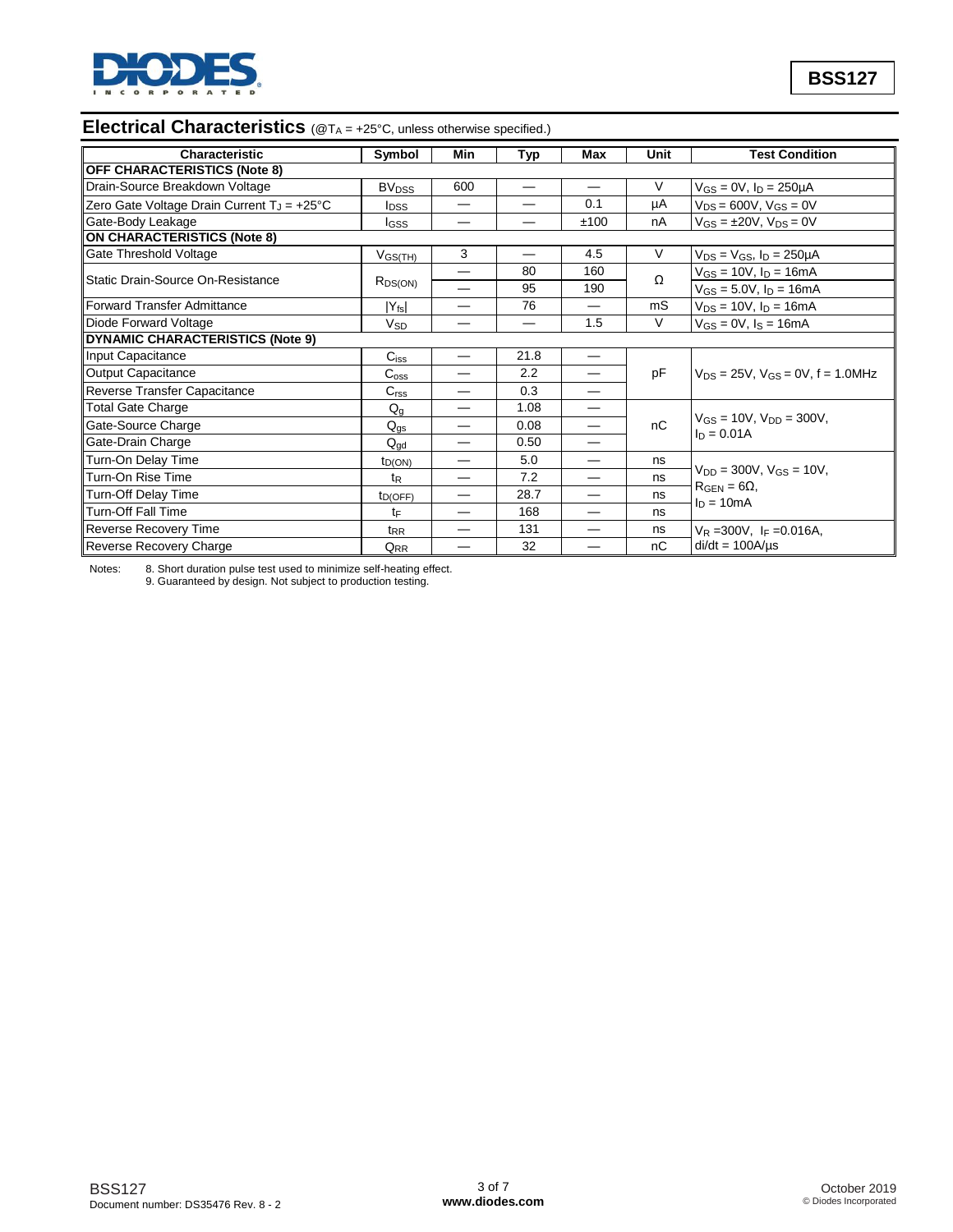





4 of 7 **[www.diodes.com](http://www.diodes.com)**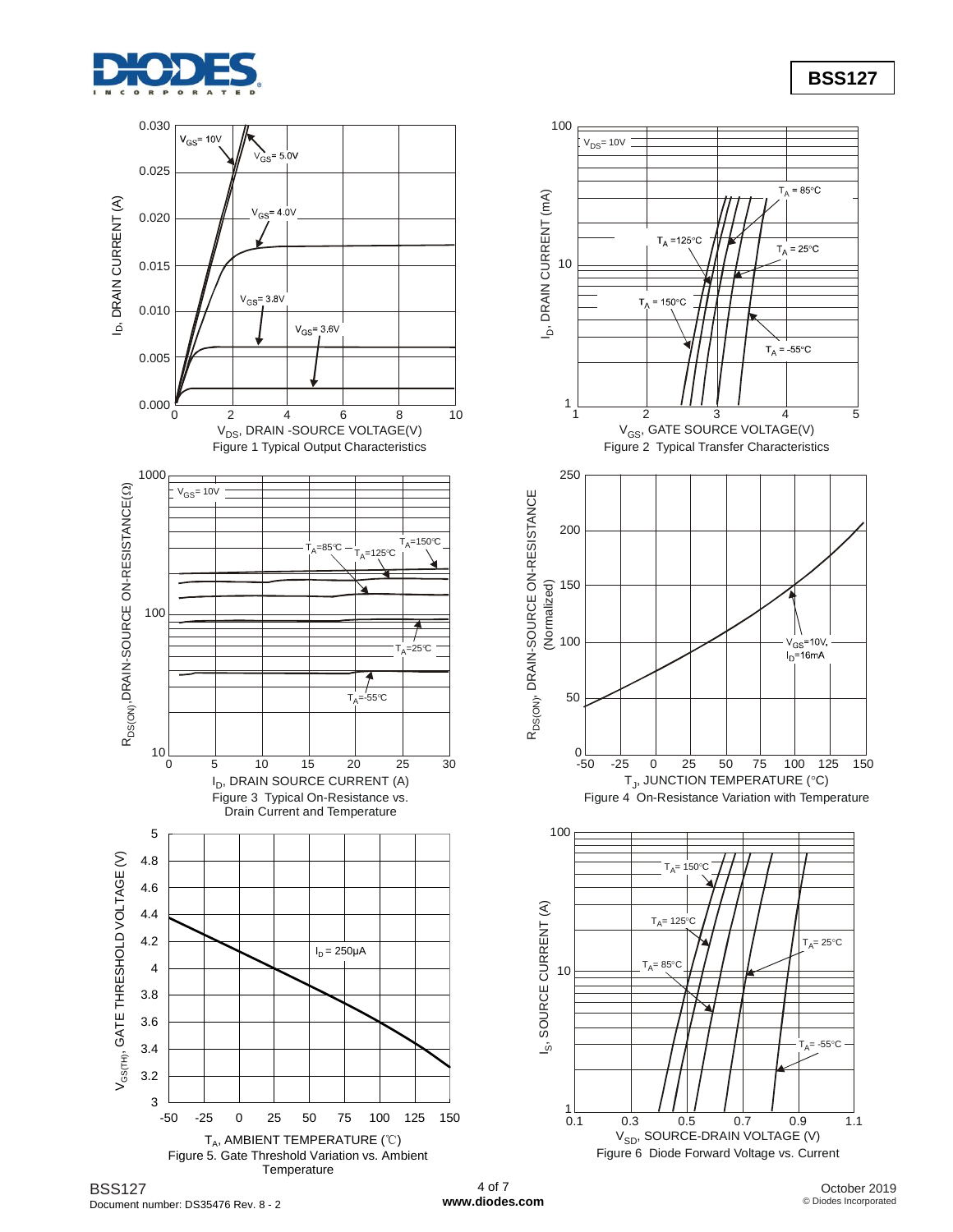



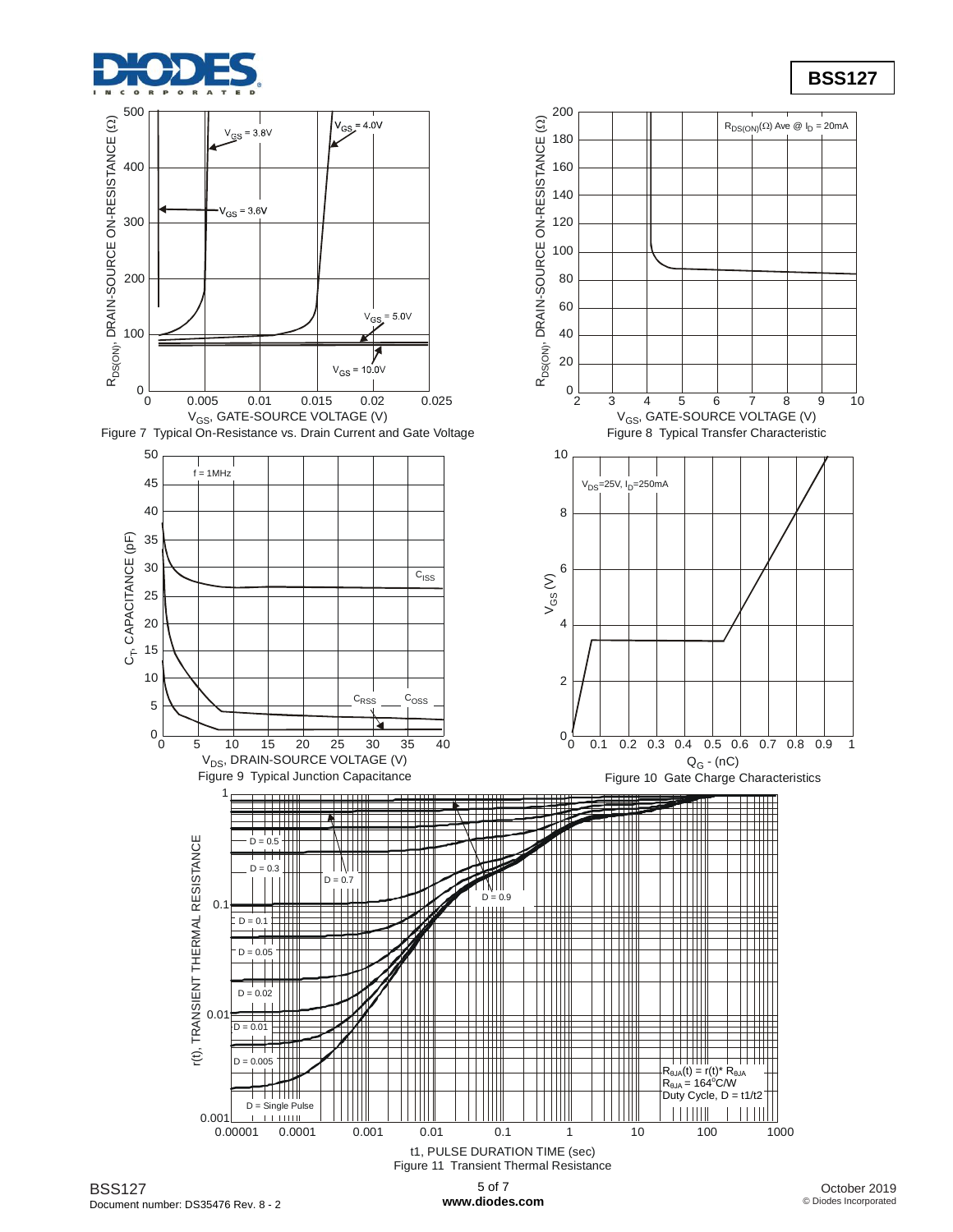

# **Package Outline Dimensions**

Please see <http://www.diodes.com/package-outlines.html> for the latest version.

### **SC59**



| <b>SC59</b> |                  |      |      |  |  |
|-------------|------------------|------|------|--|--|
| Dim         | Min              | Max  | Typ  |  |  |
| A           | 0.35             | 0.50 | 0.38 |  |  |
| в           | 1.50             | 1.70 | 1.60 |  |  |
| C           | 2.70             | 3.00 | 2.80 |  |  |
| D           |                  |      | 0.95 |  |  |
| G           |                  |      | 1.90 |  |  |
| н           | 2.90             | 3.10 | 3.00 |  |  |
| J           | 0.013            | 0.10 | 0.05 |  |  |
| ĸ           | 1.00             | 1.30 | 1.10 |  |  |
| L           | 0.35             | 0.55 | 0.40 |  |  |
| M           | 0.10             | 0.20 | 0.15 |  |  |
| N           | 0.70             | 0.80 | 0.75 |  |  |
| α           | 0°               | R۰   |      |  |  |
|             | Dimensions in mm |      |      |  |  |

## **SOT23**



| <b>SOT23</b>       |       |       |       |  |  |
|--------------------|-------|-------|-------|--|--|
| Dim                | Min   | Max   | Typ   |  |  |
| A                  | 0.37  | 0.51  | 0.40  |  |  |
| в                  | 1.20  | 1.40  | 1.30  |  |  |
| C                  | 2.30  | 2.50  | 2.40  |  |  |
| D                  | 0.89  | 1.03  | 0.915 |  |  |
| F                  | 0.45  | 0.60  | 0.535 |  |  |
| G                  | 1.78  | 2.05  | 1.83  |  |  |
| н                  | 2.80  | 3.00  | 2.90  |  |  |
| J                  | 0.013 | 0.10  | 0.05  |  |  |
| ĸ                  | 0.890 | 1.00  | 0.975 |  |  |
| K1                 | 0.903 | 1.10  | 1.025 |  |  |
| L                  | 0.45  | 0.61  | 0.55  |  |  |
| L1                 | 0.25  | 0.55  | 0.40  |  |  |
| м                  | 0.085 | 0.150 | 0.110 |  |  |
| a                  | ŋ۰    | 8°    |       |  |  |
| Dimensions in<br>A |       |       |       |  |  |

# **Suggested Pad Layout**

Please see <http://www.diodes.com/package-outlines.html> for the latest version.

## **SC59**



| <b>Dimensions</b> | Value (in mm) |
|-------------------|---------------|
|                   | 3.4           |
|                   | 0.8           |
|                   | 1.0           |
| r                 | 2.4           |
|                   | 1.35          |